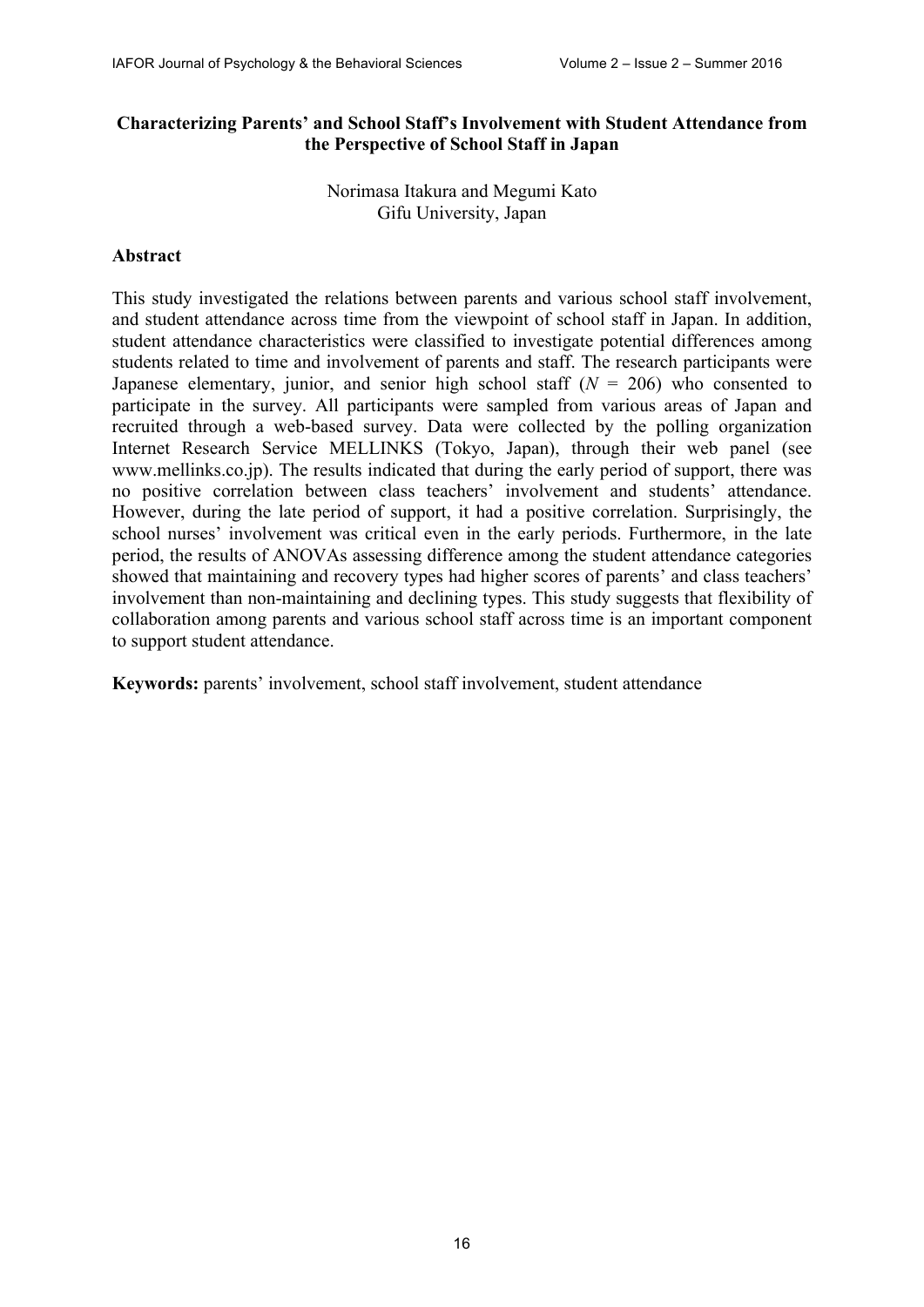In recent years, adolescents that postpone becoming independent, such as Freeter, NEETs and Hikikomori have been increasing in Japan. They are Japanese expressions, referring to people who are not in full-time employment, those who confine themselves to home for long periods and are withdrawn from social life respectively. (e.g. Heinze & Thomas, 2014). In 2010, the number of Hikikomori was estimated at 700,000 among youth aged 15 up to people aged 34, but it did not include "potential" Hikikomori, who were averse to social involvement and kept withdrawing completely from society (Naikakufu, 2010). Long-term school refusal often leads to Hikikomori. In order to prevent Hikikomori, it is important to appropriately cope with school refusal in the early stages.

In Japan, there are over 120,000 potential students currently who have refused to go to school, so school refusal is a serious problem in the country (The Ministry of Education, Culture, Sports, Science, and Technology [MEXT], 2015). When supporting such students, it is important to provide support for the students' parents, by making appropriate contact with the students' families, as parents play a significant role in their children's lives, and the choices they make. However, too much focus on dealing with parents sometimes detracts the attention of the school staff from the students. On the other hand, many schools try to construct good relationships with the parents and support the families. Unfortunately, in spite of such efforts, those schools may be faced with the challenge of providing ways for all parents to contact and communicate with teachers and administrators so that information about students flows in two directions―from school to home and from home to school (Sheldon & Epstein, 2005)

Parent involvement in school has been significantly related to lower rates of high school dropout (Barnard, 2004). Dropout rates vary in different configurations of background risk factors, including family socioeconomic status (SES), family type, and family stress level (Alexander, Entwise, & Kabbni, 2001). Negative parental attitudes about school, low expectations, and poor parenting style contribute to poor student performance and, ultimately, to school dropout (Fagan & Pabon, 1990; Miller & Plant, 1999). Similarly, dropout levels are associated with family factors such as monitoring of child and the quality of parent-child interactions. Students whose parents monitor and regulate their activities provide emotional support, and encourage independent decision-making are less likely to drop out of school (Astone & McLanahan, 1991; Rumberger, Ghatak, Poulos, Ritter, & Doronbush, 1990; Rumberger, 1995). A finding also indicated that parental involvement was generally a salient factor in explaining behavioral but not cognitive outcomes, with greatest support for parentchild discussion and involvement in parent-teacher organizations (McNeal, 1999).

While parents are important for education outcomes, the quality of the relationship between teachers and students is associated with students' success (Davis & Dupper, 2004). It can be said that many students end up refusing school in childhood because they do not experience good relationships with their teachers. In fact, Kensting (2008) insisted that their biggest complaint about school was uncaring and disrespectful teachers and administrators. Kensting also stated that one of the most critical components of students' persistence in attending school was the support they received from teachers who cared about their success in school. Rumberger and Thomas (2000) found that the higher the quality of the teachers as perceived by students, the lower the dropout rate, while the higher the quality of the teachers as perceived by the principal, the higher the dropout rate. Therefore, student-teacher relationships are an integral part of students' school experience.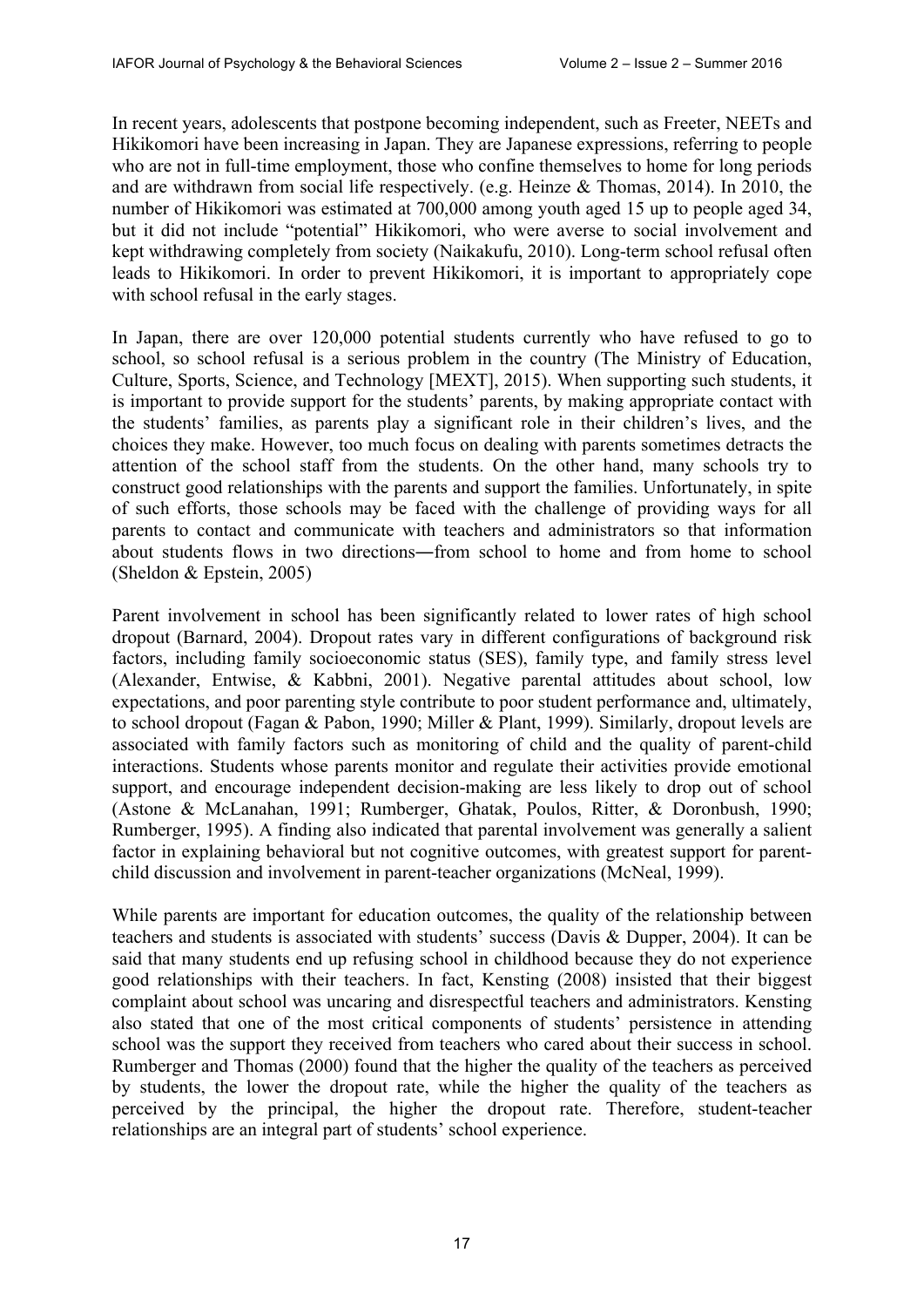Furthermore, a positive relationship with teachers may be especially important for the school adjustment of those students who are at higher risk of school failure due to family background variables. In other words, teachers become important agents of socialization and sources of support outside the home environment for children (Almakadma & Ramisetty-Mikler, 2015). Jungert and Koestner (2015) reported that teacher's support for student's autonomy and systemizing are significantly related to motivation, self-efficacy, and achievement over time, but parental support for autonomy is not directly related to the outcomes. However, as parents become more involved with their children's education, they may be more likely to communicate with school personnel about their child's adjustment and behavior in class. In turn, parents may become more informed about their children's social difficulties from teachers and school staff, and then subsequently address and reinforce more positive behaviors at home (Nokali, Bechman, & Votruba-Drazal, 2010). Thus, parent involvement can be encouraged by teachers.

Another section of school staff members that have been shown to influence education outcomes are the school nurses. Lightfoot and Bines (2000) paid attention to the complementary roles of nurses and school staff. School nurses could be a trusted alternative when neither parents nor teachers are appropriate. Similarly, school counselors can play a guiding role in preventing school dropout. Some researchers have described school counselors as being instrumental in the integration of community-wide mental health services (e.g., Bemak, 2000; Keys & Bemak, 1997). Taylor and Davis (2008) suggested several practical strategies for school counselors to promote parent involvement.

As mentioned above, the results of whose support is effective varies among the findings of different researchers. There is a need to reveal not only "who" is important in supporting students, but also what other factors lie in the desirable support system. That is, it is essential to specify "when" and "who" should offer support "to whom", in order to develop effective support plans. From the view of relationships among students, parents, and school staff, the theoretical background of this study is the model of structural family therapy suggested by Minuchin (1974). In this model, preferable family forms are considered to have such structures as cooperative alliance between parents, and appropriate boundaries between parents and children. This theoretical model can be considered applicable to school settings, which are as important as family settings for children. Constructing collaborative relationships between teachers and parents might be the key to finding a solution to students' school refusals.

In this study, the period of support was divided into three: early, middle, and late. This study investigated the relations among parents and various school staff members, and student attendance across time from the viewpoint of school staff in Japan. Similar patterns of findings emerged for teacher and parent reports of parent involvement (Nokali, Bechman, & Votruba-Drazal, 2010). Researchers investigating the validity of teacher-student relationship quality (TSRQ) reported good correspondence with both direct observations of the teacherstudent relationship (Doumen, Verschueren, Koomen, & Buyse, 2008). Also, teacher rating of TSRQ demonstrated good test-retest reliability over periods of three to four months (Doumen et al., 2008). Thus, this study was investigated from the point of view of the school staff. In addition, students' attendance characteristics were classified to investigate the potential differences among students in relation to the time and involvement levels of parents and school staff.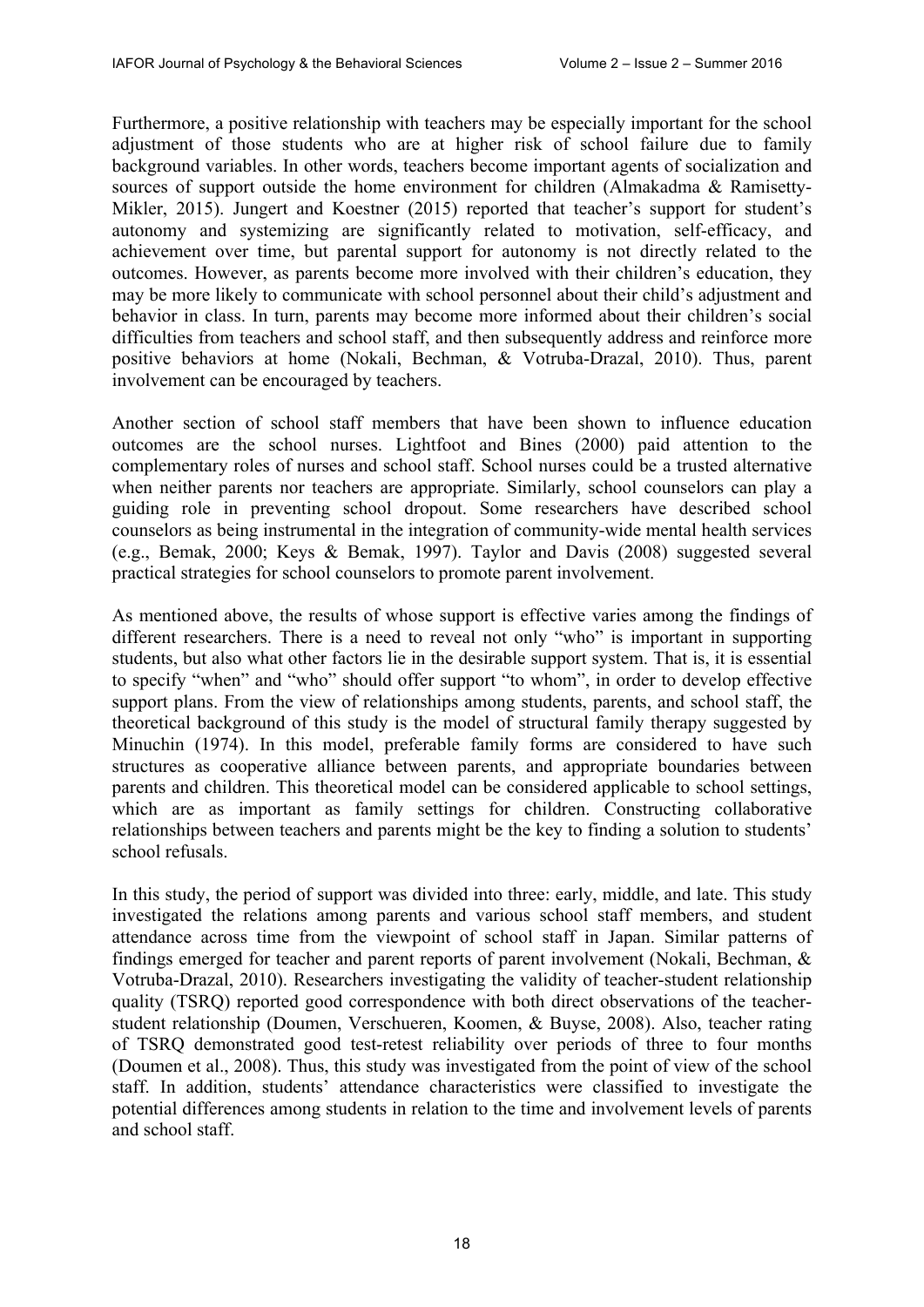## **Method**

## **Participants**

All participants were sampled from each area in Japan and recruited through a web-based survey. Data were collected by the polling organization Internet Research Service MELLINKS (Tokyo, Japan), through their web panel (see www.mellinks.co.jp). The details of the survey were sent to potential participants, who had registered and received one ID, by an e-mail in early May 2012. If potential participants agreed to participate in this survey, they clicked on another link to view the survey, which began after they had entered their ID. Participants could not skip any questionnaire items. Elementary, junior, and senior high school staff members who were working in schools located in Hokkaido, Tohoku, Kanto, Chubu, Kinki, Chugoku, Shikoku, and Kyushu were randomly chosen from this database (*N*  $= 210, 177$  men and 33 women, age range: 23-76 years; working in elementary school,  $n =$ 60, junior high school,  $n = 73$ , senior high school,  $n = 73$ , and secondary school,  $n = 4$ ). The four secondary school staff members (1 man and 3 women) were excluded. Responses from 206 participants were then analyzed in this study.

## **Procedure**

Firstly, age, school location, type of school, and type of occupation were inquired into. In this study, students that had been absent from school for more than 30 days a year were regarded as school non-attending, according to the definition by MEXT (2015). The participants were required to answer one completed case of school non-attendance in which they had continuously provided support for over three months. Age and sex of the student were also inquired. It took approximately 15 minutes to complete the questionnaire. Items regarding the degree of parents and school staff involvement in the case were developed, by referring to *Parent Involvement at School* (Jimerson, 2000). Furthermore, items inquiring into the time and number of days during which students had refused to attend school were developed by referring to *Feeling of School Avoidance Scale* (Watanabe & Koishi, 2000).

Each school staff, indicated in Table 1, was required to evaluate the degree of involvement by parents and other school staff, as well as student attendance. In other words, each school staff responded to queries not only about their own involvement but also the involvement of other staff and student attendance from their own perspective.

## **Measures**

**Involvement Score.** Participants were asked questions about how strongly parents were involved with truant children. They responded using a four-point Likert scale: 1 (weak), 2 (relatively weak), 3 (relatively strong) and 4 (strong), depending on early, middle, and latter periods after starting support. The involvement of each school staff member, such as class teachers, managerial teachers, school nurses, and school counselors, were examined through similar questions and participants were required to respond, using the identical four-point scale, regarding the three periods described above.

**Student Attendance Score.** Student attendance scores were examined through a question assessing how many times the truant students attended school, by using a four-point Likert scale: 1 (very few times), 2 (relatively few times), 3 (relatively often), and 4 (very often), depending on the three periods of time. Participants were also asked the question about how long the truant students stayed at school, and they responded using a four-point scale: 1 (very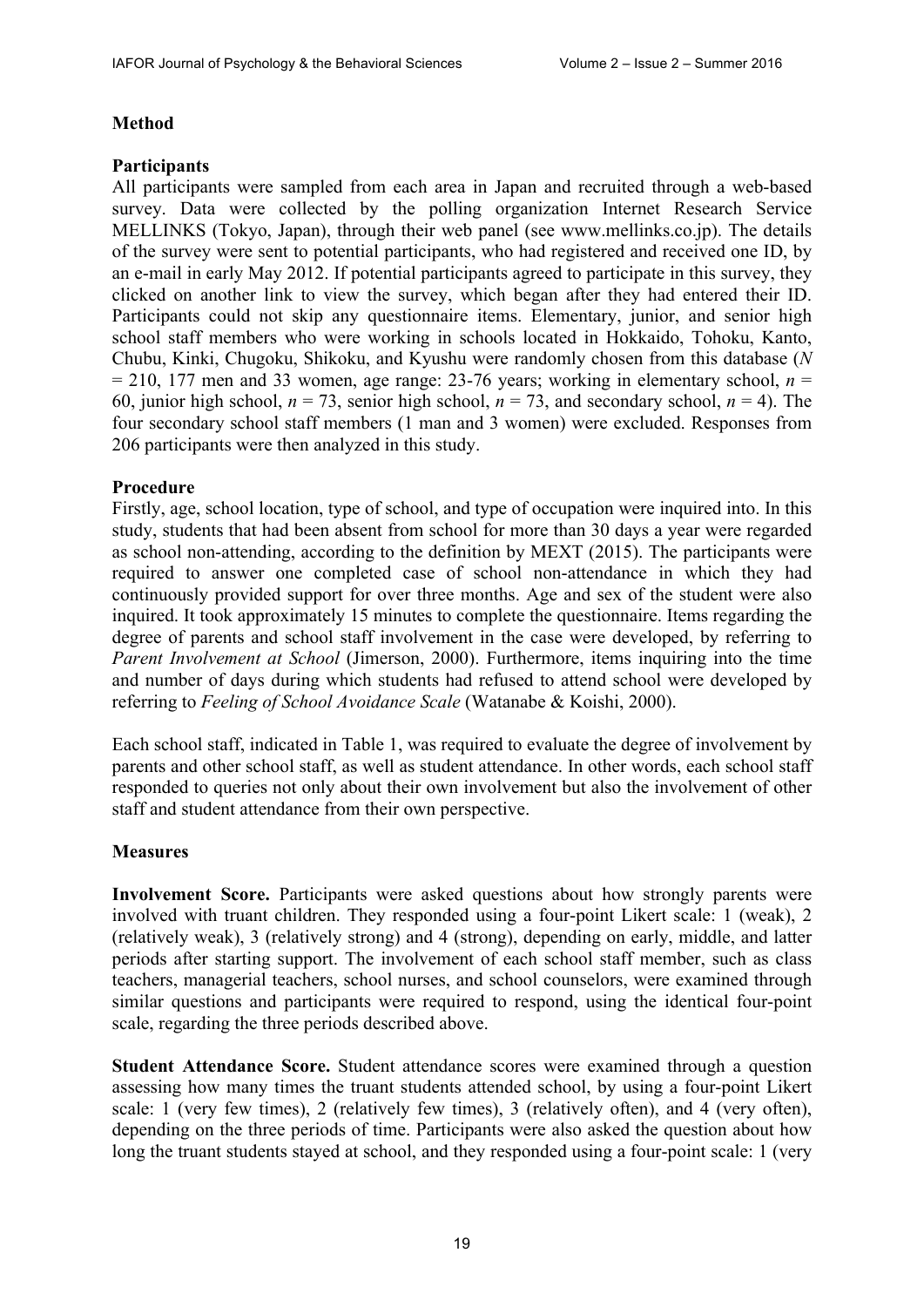short time), 2 (relatively short time), 3 (relatively long time), and 4 (very long time). The total score of the above two items were regarded as "Student Attendance Score".

**Ethical Considerations.** Before the survey, the author explained to the participants the aim of this study, protection of their anonymity, and their right to freely refuse to answer questions or take part in the survey, and obtained their consent. The author also explained that the data resulting from the study would be used only for research purposes and how the data would be stored, used, and destroyed.

**Data Analysis.** The data were analyzed using SPSS 21.0. Questionnaire total scores were calculated as sums of item scores. The data were analyzed by Pearson Product Moment Correlation, hierarchical cluster analysis and ANOVAs.

#### **Results**

### **Demographics**

The attributes of the participants are indicated below in Table 1. The research participants were Japanese elementary, junior, and senior high school staff ( $N = 206$ , 176 men and 30) women, 60 elementary, 73 junior, and 73 senior high school staff,  $M_{\text{age}} = 48.02$ ,  $SD = 7.68$ ). The participants were required to recall one completed school non-attendance case in which they had provided support continuously over three months for the student that had been absent from school over 30 days a year. The age and sex of the student was inquired. The results indicated the following: 113 boys, and 93 girls,  $M_{\text{age}} = 13.73$  (*SD* = 2.46). The average length of the period during which support was provided was 10.37 months (*SD* = 7.12).

|                   |                           | $N = 206$          |
|-------------------|---------------------------|--------------------|
| Ages Gender       | Men                       | $n = 176$          |
|                   | Women                     | $n = 30$           |
|                   | Mean age                  | $48.02(SD = 7.68)$ |
| School category   | Elementary school staff   | $n = 60$           |
|                   | Junior high school staff  | $n = 73$           |
|                   | Senior high school staff  | $n = 73$           |
| Position          | Administrators            | $n = 23$           |
|                   | School teachers           | $n = 179$          |
|                   | School nurses             | $n = 3$            |
|                   | School counselors         | $n=1$              |
| Supported student | <b>Boys</b>               | 113<br>93          |
|                   | Girls                     |                    |
|                   | Mean age                  | $13.73(SD = 2.46)$ |
|                   | Length of support (month) | $10.37(SD = 7.12)$ |

Table 1: Demographics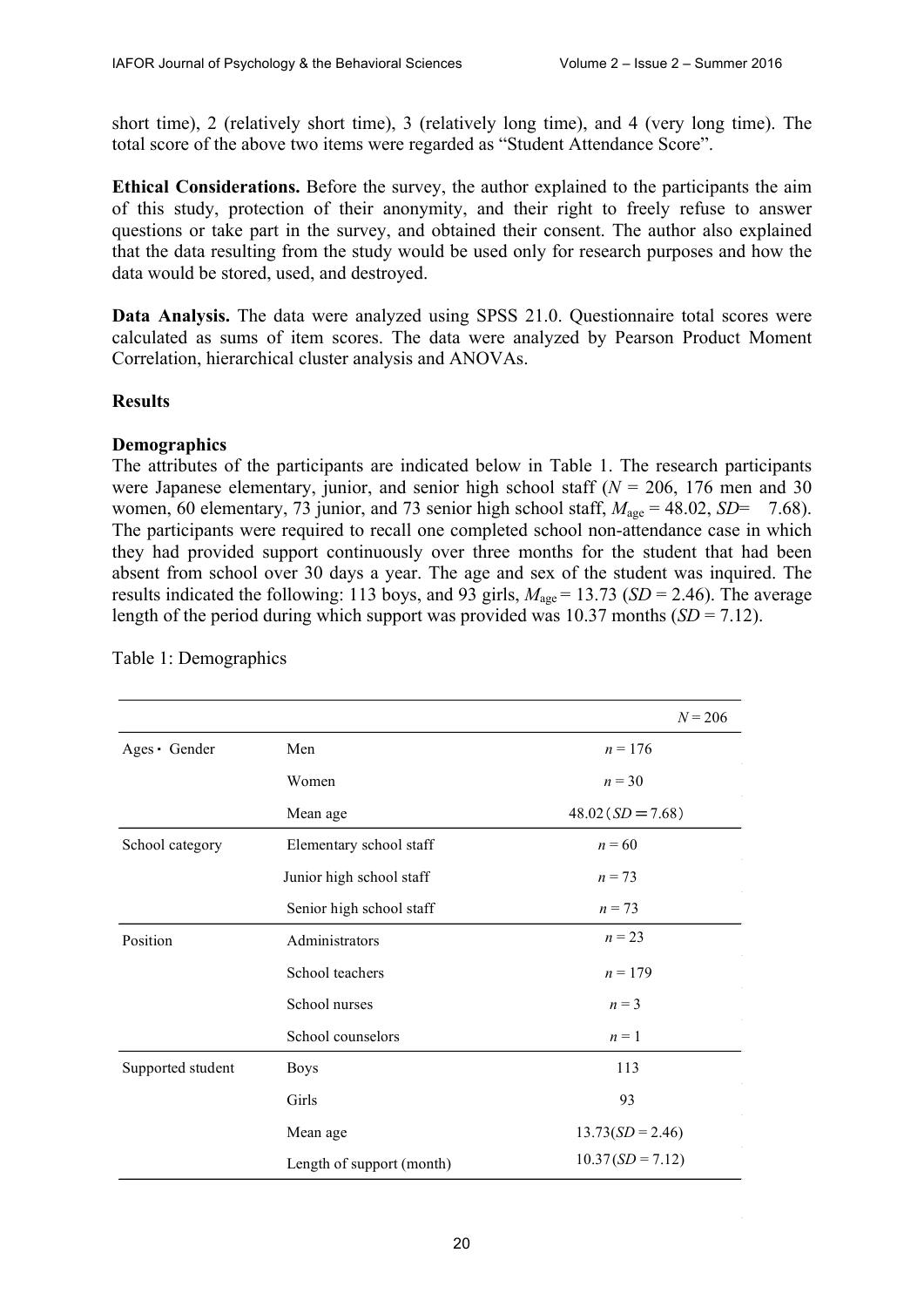## **Correlation**

Table 2 shows the results of Pearson's product-moment correlation coefficient. During the early period of providing support, the class teachers' involvement had positive correlations with that of managerial teachers'  $(r = .41, p < .001)$ , school nurses  $(r = .33, p < .001)$ , and school counselors  $(r = .22, p < .001)$ . Moreover, managerial teachers' involvement had positive correlations with that of school nurses ( $r = .56$ ,  $p < .001$ ) and school counselors ( $r =$ .26,  $p < .001$ ). Furthermore, school nurses' involvement had a positive correlation with that of school counselors  $(r = .34, p < .001)$ . Although the correlation coefficient was low, parents' involvement had a positive correlation with that of class teachers ( $r = .16$ ,  $p < .05$ ). Similarly, school nurses' involvement had a positive correlation with student attendance (*r* =  $.16, p < .05$ ).

During the middle period, parents' involvement had positive correlation with that of class teachers ( $r = .35$ ,  $p < .001$ ) and student attendance ( $r = .21$ ,  $p < .01$ ). Class teachers' involvement had positive correlations with that of managerial teachers ( $r = .43$ ,  $p < .001$ ), school nurses ( $r = .36$ ,  $P < .001$ ), and school counselors ( $r = .25$ ,  $p < .001$ ). Moreover, managerial teachers' involvement had positive correlations with that of school nurses (*r* = .49,  $p < .001$ ) and school counselors ( $r = .26$ ,  $p < .001$ ). Furthermore, the school nurses' involvement had a positive correlation with that of school counselors ( $r = .32$ ,  $p < .001$ ).

During the late period, parents' involvement had positive correlation with class teachers' involvement ( $r = .38$ ,  $p < .001$ ) and student attendance ( $r = .45$ ,  $p < .001$ ). The class teachers' involvement had positive correlation with that of managerial teacher  $(r = .47, p < .001)$ , school nurses ( $r = .35$ ,  $p < .001$ ), and student attendance ( $r = .37$ ,  $p < .001$ ). Moreover, managerial teacher involvement had positive correlation with that of school nurses ( $r = .48$ ,  $p = .48$ )  $(6.001)$  and school counselors ( $r = .26$ ,  $p < .001$ ). Again, the school nurses' involvement had a positive correlation with that of school counselors ( $r = .26$ ,  $p < .001$ ). Though the correlation coefficient was low, parents' involvement had weak positive correlation with that of managerial teacher involvement ( $r = .18$ ,  $p < .01$ ) and the school nurses ( $r = .16$ ,  $p < .05$ ). Similarly, class teachers' involvement had a weak positive correlation with that of school counselors ( $r = .16$ ,  $p < .05$ ). Furthermore, student attendance had weak positive correlations with that of managerial teacher  $(r = .14, p < .05)$  and school nurses  $(r = .19, p < .05)$ .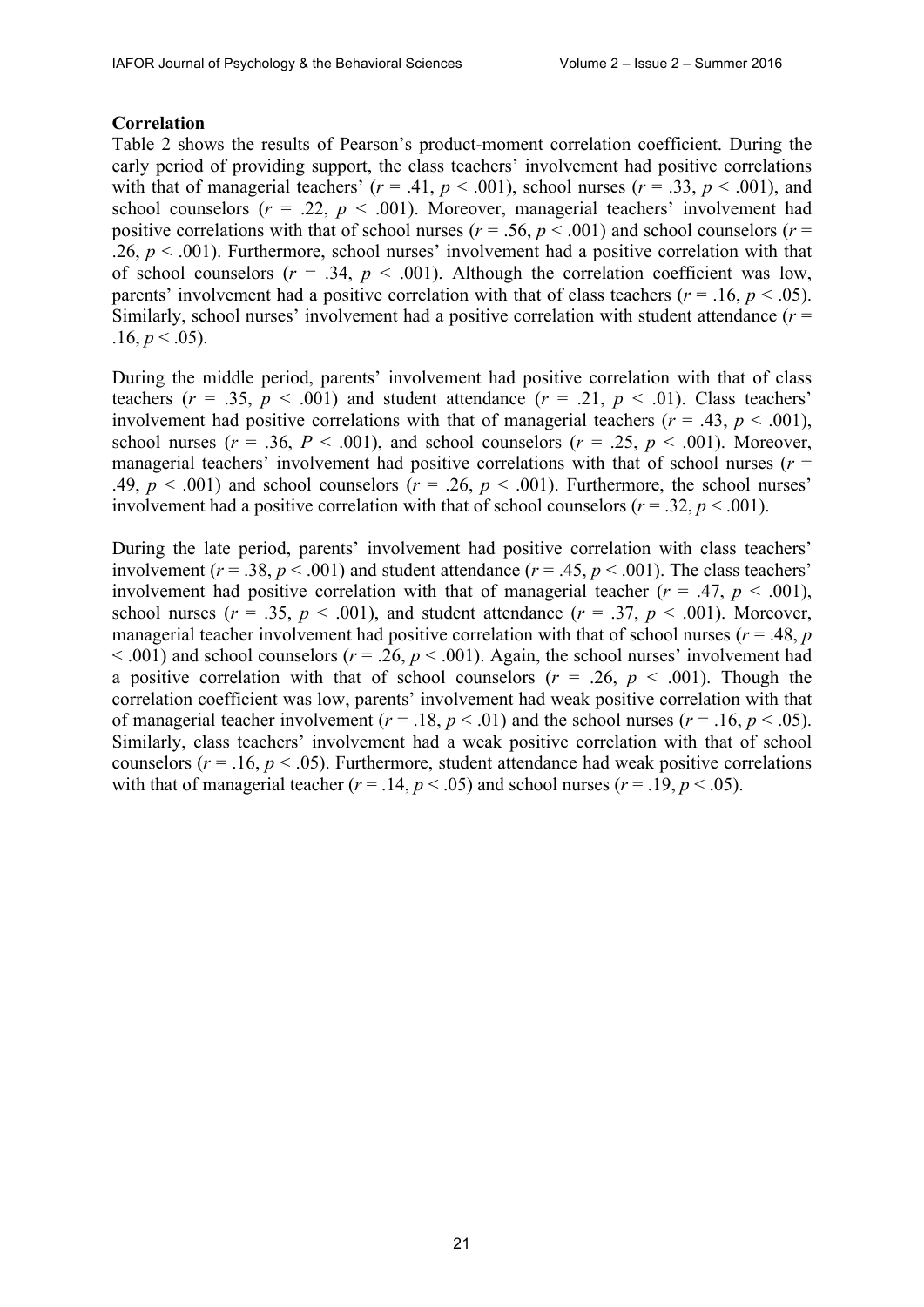#### Table 2:

| Correlations between Parents and Various School Staff Involvement and Student attendance |  |
|------------------------------------------------------------------------------------------|--|
| across Each Period                                                                       |  |

|        |                                         | $\sqrt{2}$     | 3        | $\overline{4}$ | 5        | $\,6$    |
|--------|-----------------------------------------|----------------|----------|----------------|----------|----------|
|        | 1. Parents' involvement                 | $.16*$         | $-03$    | .04            | $-03$    | .11      |
|        | 2. Class teachers' involvement          | $\overline{a}$ | $.41***$ | $.33***$       | $.22***$ | .04      |
| Early  | 3. Administrators' involvement          |                |          | $.56***$       | $.26***$ | .06      |
|        | 4. School nurses' involvement           |                |          |                | $.34***$ | $.18*$   |
|        | 5. School counselors' involvement       |                |          |                |          | .01      |
|        | 6. School attendance                    |                |          |                |          |          |
|        | 1. Parents' involvement                 | $.35***$       | .11      | .09            | .12      | $.21**$  |
|        | 2. Class teachers' involvement          |                | $.43***$ | $.36***$       | $.25***$ | .14      |
| Middle | 3. Administrators' involvement          |                |          | $.49***$       | $.26***$ | .07      |
|        | 4. School nurses' involvement           |                |          |                | $.32***$ | .12      |
|        | 5. School counselors' involvement       |                |          |                |          | $.10\,$  |
|        | 6. School attendance                    |                |          |                |          |          |
|        | 1. Parents' involvement                 | $.38***$       | $.18**$  | $.16*$         | .13      | $.45***$ |
|        | 2. Class teachers' involvement          |                | $.47***$ | $.35***$       | $.16*$   | $.37***$ |
| Late   | 3. Admisitrators' involvement           |                |          | $.48***$       | $.26***$ | $.14*$   |
|        | 4. School nurses' involvement           |                |          |                | $.26***$ | $.19**$  |
|        | 5. School counselors' involvement       |                |          |                |          | .05      |
|        | 6. School attendance                    |                |          |                |          |          |
|        | $*_p$ < .05, $*_p$ < .01, $**_p$ < .001 |                |          |                |          |          |

#### **Creating Attendance Categories**

In order to classify changes in the student attendance score by school absentees into different types, hierarchical cluster analysis (Ward's method, Average Euclidean distance) was conducted. The results indicated the following four clusters from the perspective of possible interpretation (Figure 1): The first cluster was named "non-maintaining type  $(n = 45)$ ," in which student attendance scores were always low, regardless of the support period. The second cluster was named "maintaining type  $(n = 55)$ ," in which the student attendance scores were always high, regardless of the support period. The third cluster was named "recovery type  $(n = 56)$ ," in which the frequency and times of attending school increased as time passed. The fourth cluster was named "declining type  $(n = 50)$ ," in which the student attendance score decreased as time passed.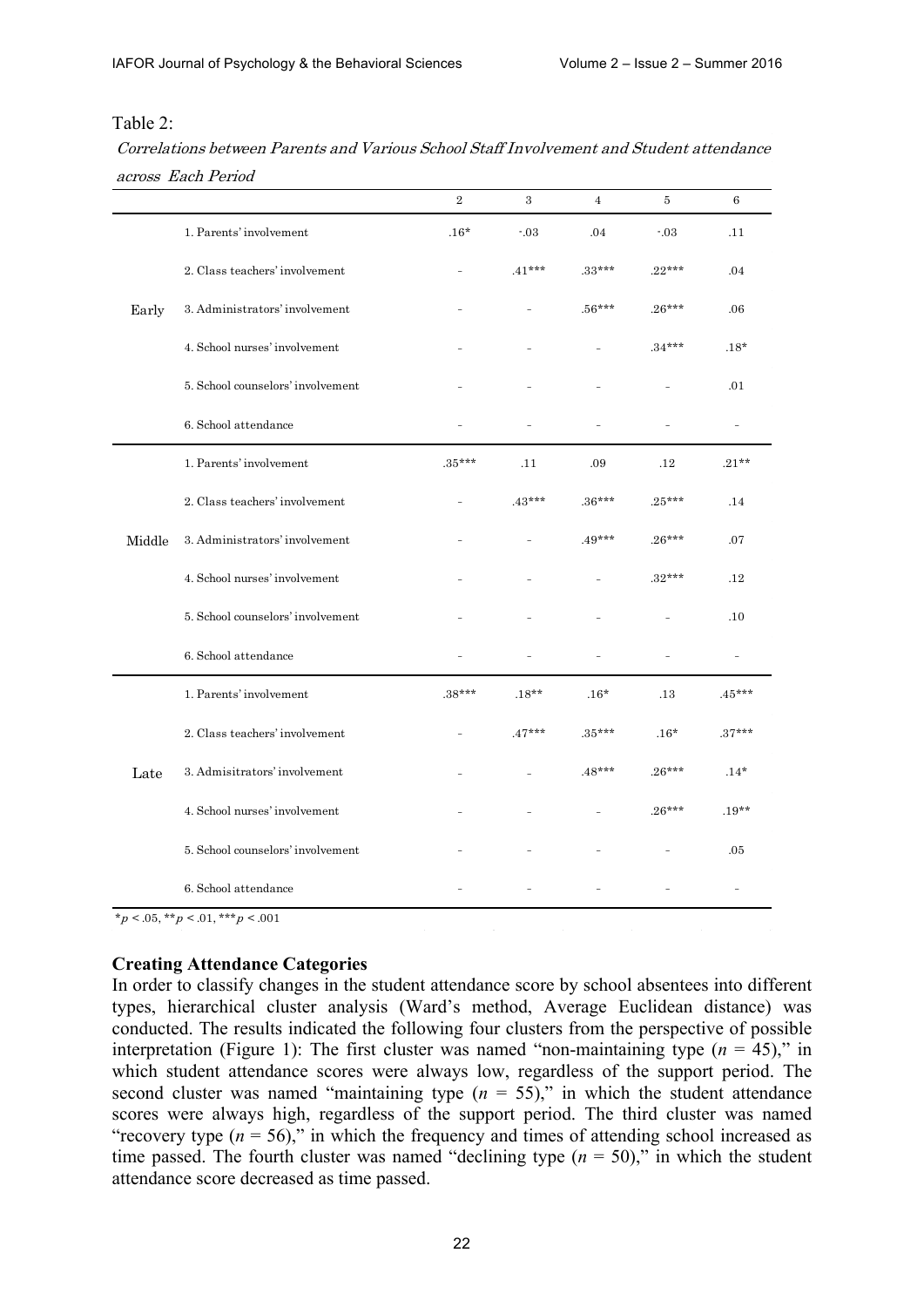

Figure 1: Student attendance characteristics

Student attendance characteristics were classified into four categories in accordance with three periods. Zero indicates the average value. A plus indicates the positive value beyond an average. A minus indicates the negative value below the average. Each cluster was organized by the attendance types. The cluster that showed the best attendance was the second cluster, while the first cluster showed the worst attendance.

#### **Attendance category comparisons**

Next, one-way mixed design ANOVA was conducted on parents' and school staff's involvement in the early, middle, and late periods of support as an independent variable, and each cluster as a between-subjects factor. The results indicated the main effects between clusters in the middle period  $(F(3, 202) = 4.68, p < .01, \eta^2 = .01)$  and in the late period  $(F(3, 202) = .01)$  $202$ ) = 14.57,  $p < .001$ ,  $\eta^2 = .03$ ) of parents' involvement in school attendance. Bonferroni multiple comparison tests indicated that in the middle period, the degree of parental involvement in the maintaining type was higher than that in the non-maintaining, or declining, type. In the late period, parents' involvement in the maintaining type and the recovery type were higher than that in the non-maintaining type, or declining, type. Regarding the class teachers' involvement, main effects were observed in both clusters in the middle period (*F* (3, 202) = 2.95,  $p < .05$ ,  $\eta^2 = .00$ ) and late period (*F* (3, 202) = 7.94,  $p <$ .001,  $\eta^2$  = .01). Bonferroni multiple comparison tests indicated that in the middle period, the class teachers' involvement in the recovery type was higher than that in the non-maintaining type. In the late period, the class teachers' involvement in the recovery type was higher than in the non-maintaining, or declining, types. Class teachers' involvement in the maintaining type was higher than that in the non-maintaining type. Regarding the school nurses' involvement, main effects were observed in all clusters in the early  $(F(3, 202) = 4.57, p <$ .01,  $\eta^2$  = .01), middle (*F* (3, 202) = 3.68, *p* < 01,  $\eta^2$  = .00), and late periods (*F* (3, 202) = 3.33,  $p < .05$ ,  $\eta^2 = .00$ ). Bonferroni multiple comparison tests indicated that school nurses' involvement during the early period in the maintaining type was higher than that in the non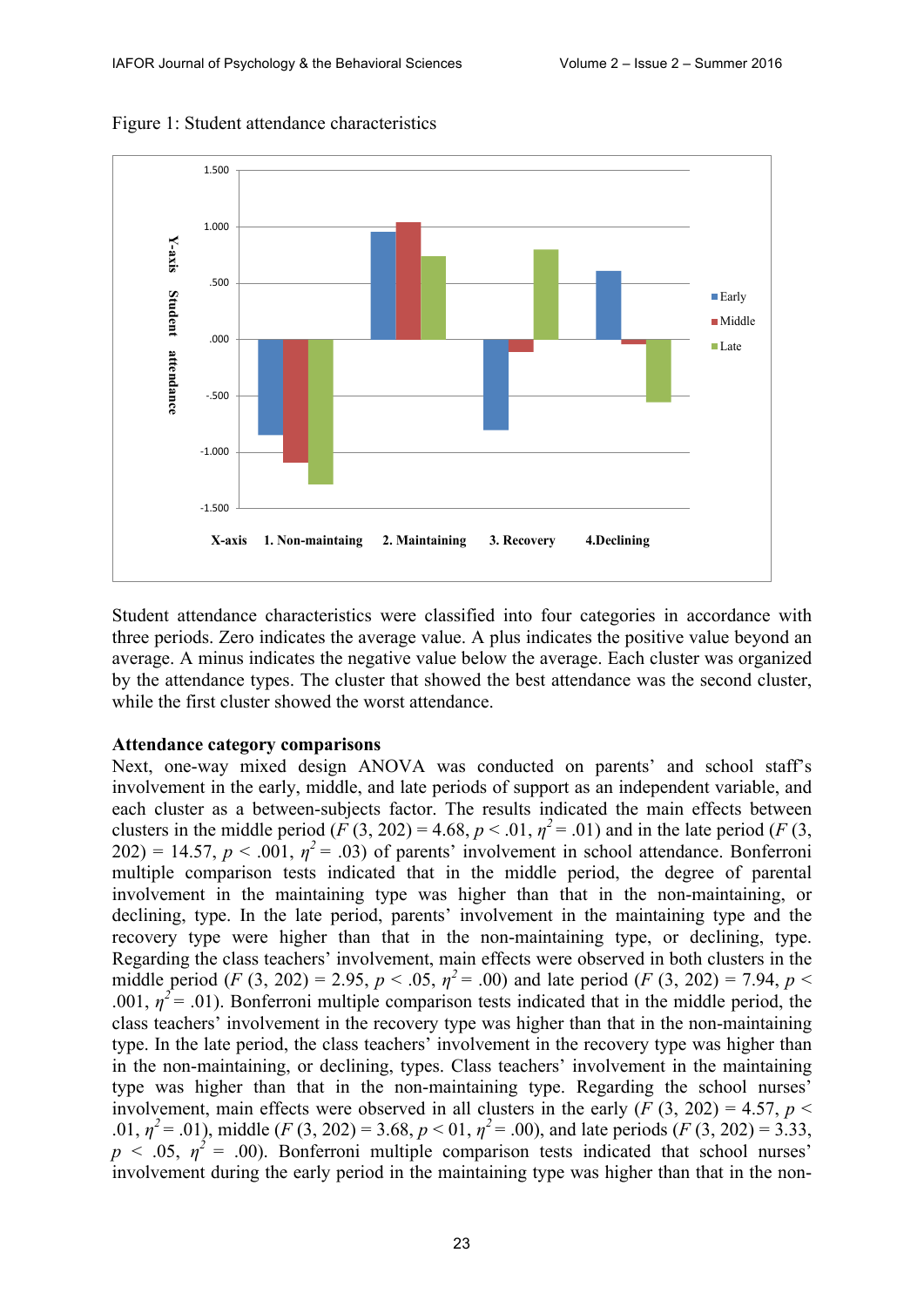maintaining type, or declining, type. Moreover, school nurses' involvement during the middle and late periods in the maintaining type was higher than that in the non-maintaining type.

|                   |        |                  | Cluster 1 | Effect of Parent and School Staff Involvement on Student Attendance Categories<br>Cluster 2<br>Cluster 3 |      |                  | Cluster 4 |                  |      |                                |                   |
|-------------------|--------|------------------|-----------|----------------------------------------------------------------------------------------------------------|------|------------------|-----------|------------------|------|--------------------------------|-------------------|
|                   | Period | $\boldsymbol{M}$ | SD        | $\boldsymbol{M}$                                                                                         | SD   | $\boldsymbol{M}$ | SD        | $\boldsymbol{M}$ | SD   | $\boldsymbol{F}$               | Bonferroni's      |
|                   | Early  | 2.71             | 1.10      | 2.96                                                                                                     | 1.02 | 2.68             | 1.10      | 2.60             | 1.12 | 1.13                           |                   |
| Parents           | Middle | 2.42             | 1.03      | 3.04                                                                                                     | 0.98 | 2.88             | 0.88      | 2.48             | 1.07 | $4.68^{**}$                    | 2 > 1.4           |
|                   | Late   | 2.42             | 1.12      | 3.25                                                                                                     | 0.91 | 3.29             | 0.78      | 2.40             | 0.93 | $14.57^\ast{}^{\ast}{}^{\ast}$ | 2,3 > 1,4         |
|                   | Early  | 3.04             | 0.82      | 3.24                                                                                                     | 0.69 | 3.29             | 0.82      | 3.18             | 0.83 | 0.84                           |                   |
| Class Teachers    | Middle | 3.04             | 0.77      | 3.33                                                                                                     | 0.70 | 3.46             | 0.66      | 3.30             | 0.74 | $2.95^{"}$                     | $3 > 1$           |
|                   | Late   | 2.93             | 0.84      | 3.42                                                                                                     | 0.76 | 3.63             | 0.59      | 3.24             | 0.74 | $7.94***$                      | $3 > 1,4$ $2 > 1$ |
|                   | Early  | 2.24             | 0.91      | 2.51                                                                                                     | 0.94 | 2.25             | 1.08      | 2.46             | 0.95 | 1.04                           |                   |
| Administrators    | Middle | 2.27             | 0.89      | 2.67                                                                                                     | 0.92 | 2.55             | 1.08      | 2.72             | 0.86 | 2.18                           |                   |
|                   | Late   | 2.36             | 1.05      | 2.73                                                                                                     | 1.01 | 2.77             | 1.10      | 2.80             | 0.93 | 1.92                           |                   |
|                   | Early  | 2.36             | 0.93      | 2.93                                                                                                     | 0.94 | 2.30             | 1.01      | 2.52             | 0.99 | $4.57^{**}$                    | 2 > 1.3           |
| School Nurses     | Middle | 2.33             | 0.95      | 2.96                                                                                                     | 0.90 | 2.63             | 1.07      | 2.78             | 0.95 | $3.68^*$                       | 2 > 1             |
|                   | Late   | 2.36             | 0.96      | 2.96                                                                                                     | 0.96 | 2.71             | 1.12      | 2.88             | 1.02 | 3.33                           | 2 > 1             |
|                   | Early  | 3.30             | 1.63      | 3.21                                                                                                     | 1.34 | 3.09             | 1.61      | 3.16             | 1.51 | 0.14                           |                   |
| School Counselors | Middle | 3.24             | 1.53      | 3.33                                                                                                     | 1.23 | 3.35             | 1.48      | $3.35\,$         | 1.35 | $\rm 0.05$                     |                   |
|                   | Late   | 3.21             | 1.49      | 3.41                                                                                                     | 1.26 | 3.38             | 1.45      | 3.41             | 1.31 | 0.19                           |                   |

Table 3:

 $p < .05,$   $\binom{m}{p} < .01,$   $\binom{m}{p} < .001$ 

#### **Discussion**

The results of this study indicated that (a) involvement of class teachers and parents are correlated on all periods, (b) class teachers' involvement and student attendance is only related in late period, and (c) student attendance is related to parents' involvement in the middle and late periods. It is suggested that continuous relationships between class teachers and parents might be partially related to student attendance.

Wakashima, Ikuta, Massaki, Noguchi, and Itakura (2013) showed that a child's school satisfaction was strongly associated with parent-class teacher relationship in Japan. Higher levels of parent–school communication and more active types of parent involvement (i.e., help with a class activity) were associated with children's adaptive behavior (Marcon, 1999). In addition, Almakadma and Ramisetty-Mikler (2015) concluded that schools and parents should be encouraged to work as a team, and to recognize the importance of school connectedness in improving positive student behavior and outcomes. These results indicate that the structural family therapy model (Minuchin, 1974) could be applied to relationships between parents, class teachers, and students in the school settings, as well as to family relationships. Therefore, it is important to construct cooperative relationships between parents and class teachers by increasing the degree of their involvement in supporting truant students. In other words, an essential component of the supporting system is to maintain class teachers' continuous involvement with parents as well as the students. As a result of maintaining class teachers' involvement, parents' motivation to make their children attend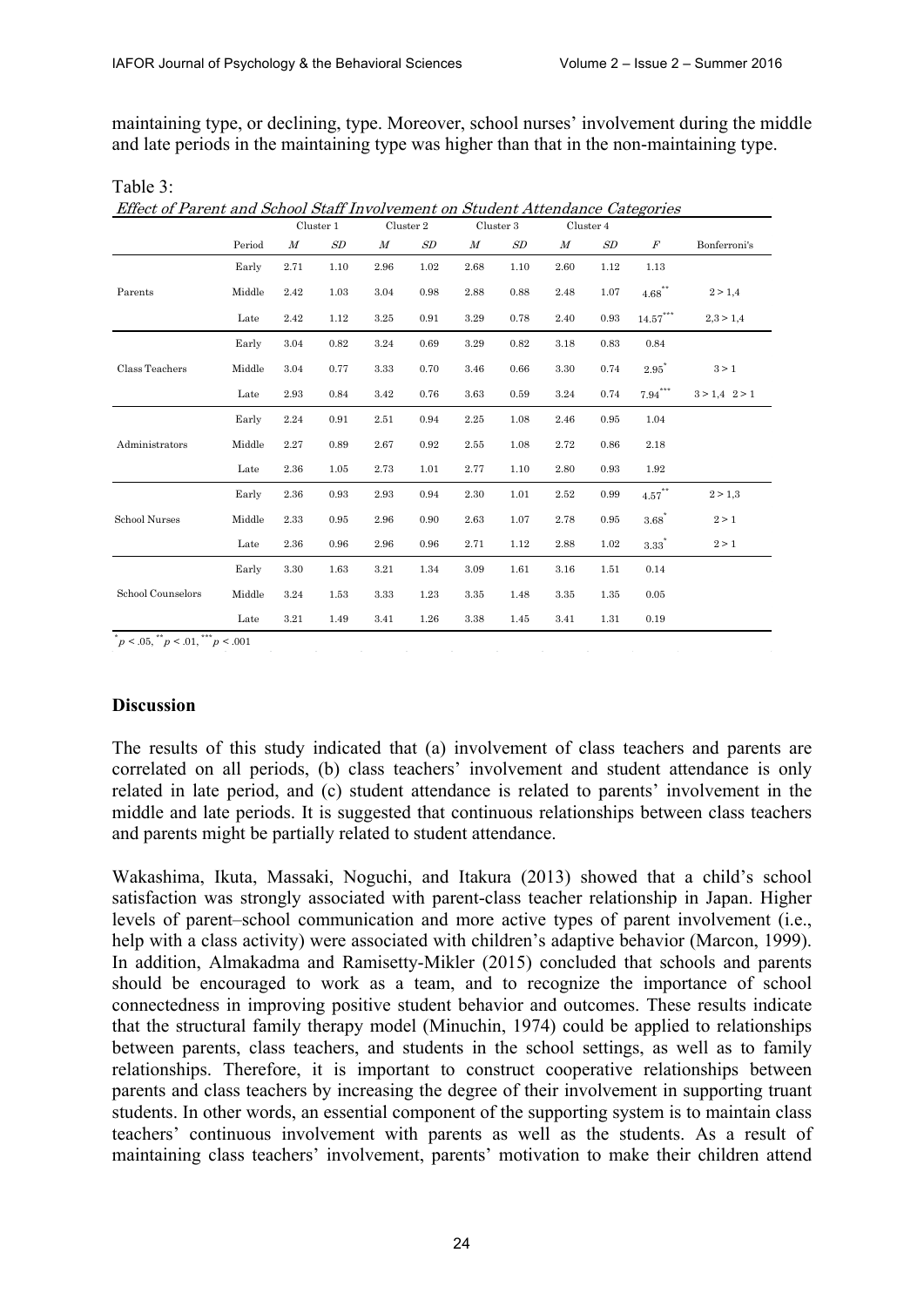school increased in the middle period, and the frequency and times of students' attending school increased as well.

Furthermore, the involvement of class teachers and school counselors showed a middle positive correlation up to the middle period, whereas in the late period, class teachers' involvement had a weak positive correlation with school counselors' involvement. It is suggested that although school counselors provide support to students until the middle period by interacting with class teachers, in the late period, class teachers become more directly involved with the students. As a result, the correlation between class teachers' involvement and school counselors ' involvement becomes weak, which might be one of the effective styles of cooperation. In many school refusal cases, the relationships between students and their school tend to gradually weaken, and the role of the school counselor is considered important as a mediator between them (Fukumaru, 2005). By the same token, the teachers were found to have determined their actions with reference to guidance from the school counselor (Yamamoto, 2015). Therefore, it is expected that the school counselor would play the role of a bridge between parents and class teachers, as well as between students and class teachers.

The correlations between the types of changes in school attendance and parents' involvement as well as the degree of school staff's involvement among clusters indicated no major difference in the early period. On the other hand, after the middle period, an increase in parents' involvement highly affected attendance in maintaining and recovery types. Moreover, the degree of class teachers' involvement with recovery type increased over time. This result also corroborated findings of previous studies to some extent (e.g., Barnard, 2004; Davis & Dupper, 2004).

It is a surprising point that the school nurses' involvement with the maintaining type was high from the early period. Furthermore, school nurses were more highly involved with the recovery type, compared to the non-maintaining type after the early period. Four key elements of the school nurse role were identified; safeguarding the health and welfare of children, health promotion, a pupils' confidante, and family support (Lightfoot & Bines, 2000). Thus, school nurses are considered to play an important role in the beginning of support. Especially, if a student goes to the school infirmary on arriving at school, this can be seen to be a sign of school absenteeism. Then the role of the school nurse in collaborating with other school staff may be effective for the prevention of school refusal.

On the other hand, parents' involvement and class teachers' involvement did not change, or decrease in the non-maintaining type and the declining type. Parent's involvement is generally a salient factor with greatest support for parent-child discussion and involvement in parent-teacher organization (McNeal, 1999). It would be important for class teachers to establish relationship with parents and increase their involvement for supporting students refusing to attend school. The results of this study suggest that in the early period, there are rarely significant changes, and people around the students might lose motivation to provide support. Thus, the crucial period can be considered to be the middle period. In this period, whether class teacher's and parents' involvement would increase or decrease might highly affect the prognosis of school refusal. Thus, cooperation with class teachers is considered effective in supporting students. In addition, Amitani (2001) has reported that teachers have a sense of failure and guilt when they cannot provide effective support to truant students. School nurses and school counselors have expert knowledge and, thus, they should help class teachers feel motivated to support students.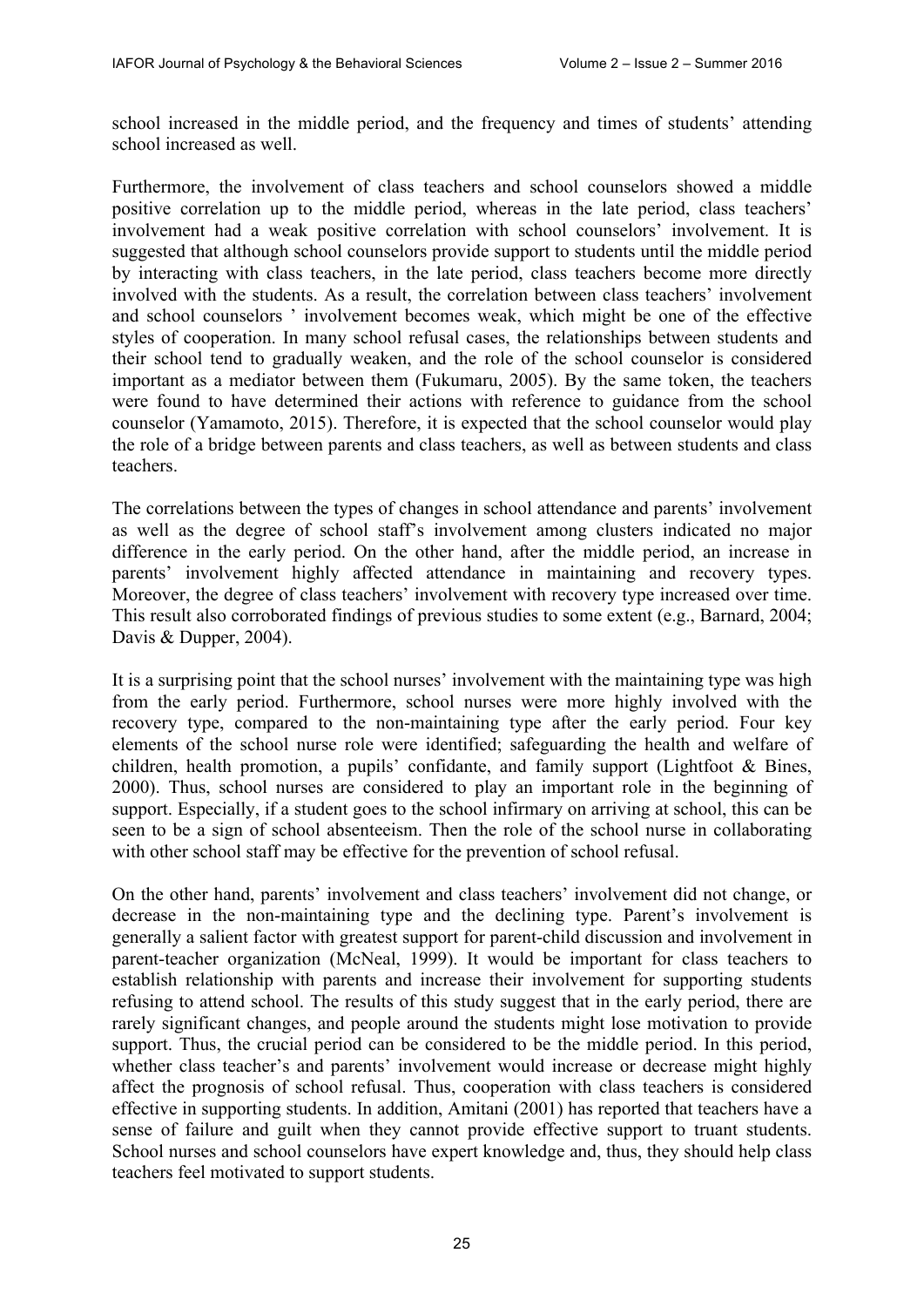### **Limitations**

Limitations of this study include the following: Firstly, this study was conducted only from the perspective of school staff. It is suggested that the results should be re-examined through paired analysis with other school staff, parents, and students. Secondly, the number of participants of this study was small, and gender differences among school staff and those among students refusing school were not investigated. Thirdly, differences in the types of schools were not examined in this study.

According to the MEXT, it is known that the rate of school non-attendance is different between elementary, junior, and senior high schools. It is suggested that gender differences and differences based on the type of school should be investigated in the future to develop support systems. Moreover, the participants in this study consisted of only Japanese people, and cultural differences were not considered. Therefore, it can be difficult to generalize the results of this study to other countries. It is suggested that future studies should take cultural differences into consideration.

Finally, the study did not include how to improve relationships between teachers and parents. As mentioned previously, the relationships between teachers and parents affect students in many ways. This study also indicated the importance of teacher-parent relationships, particularly in the late period. However, many schools face the difficulty of maintaining good relationships with certain parents. Harada et al. (2011) showed that the greatest number of issues on school refusal were problems related to parents. Further studies are expected to investigate effective ways of building these relationships.

## **Conclusion**

In spite of above limitations, the result suggests effective three steps for supporting students. It can be said that the role of school staff and parents varies between each period. In the early period, of course, class teachers are required to be involved with the students. On the other hand, they have to establish good relationships with parents so that they can inform parents about the students' school life. At the time, the school counselor is expected to be an intermediator between them. During the middle period, referring to the sharing of information with teachers, parents will be able to increase interactions with their children. It can be important for class teachers to make connections with school nurses and school counselors, because they have expert knowledge on psychological support. In the late period, the alliance between teachers and parents will help in ensuring that the students attend school again.

The ratio of teachers to all workers in schools in Japan is higher than that of other countries in the West: The ratio in Japan is 82%, whereas that of the United States and the United Kingdom is 56% and 51%, respectively (MEXT, 2014). This implies more diversity of teachers' work, because the work in schools has not been divided among school staff properly. That is, teachers are burdened with various roles and deal with some issues as bullying, school refusal, and others. It can be inferred that the bonding between teachers and students in Japan is relatively stronger than in other countries. Although MEXT suggested the assignment of school staff's work toward "school as a team" in 2014, utilizing the present bonding is also assumed to be important. In other words, to maintain good relationships with students, they are required to collaborate with school counselors and school nurses. And then,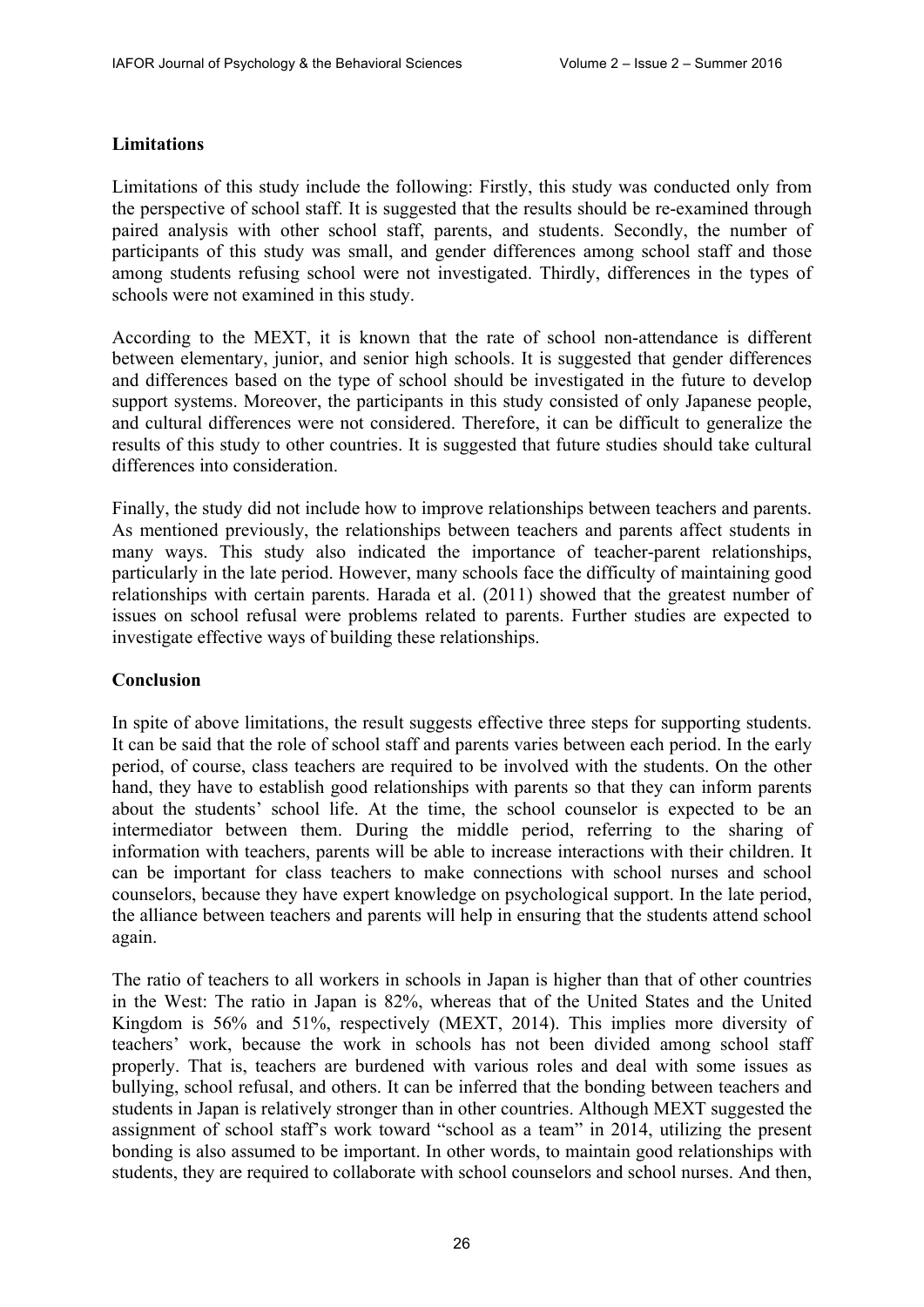each school staff and parents are expected to play effective roles in accord with the three stages of school refusal.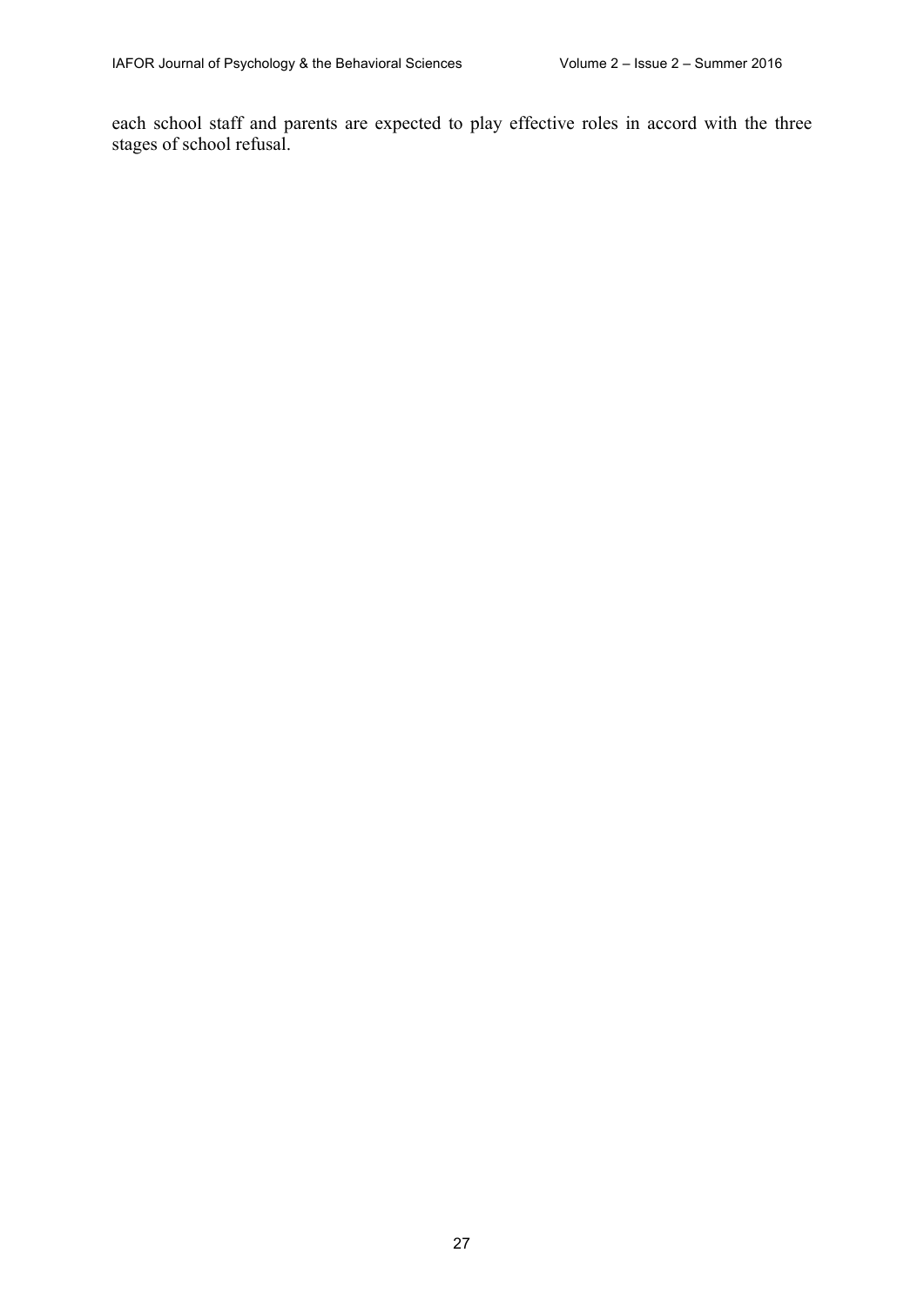# **References**

- Alexander, K. L., Entwise, D. R, & Kabbni, N. (2001). The dropout process in life course perspective: Early risk factors at home and school. *Teachers College Record*, 103 (5), 760-822.<https://doi.org/10.1111/0161-4681.00134>
- Almakadma, A.S., & Ramisetty-Miller, S. (2015). Student, school, parent connectedness, and school risk behaviors of adolescents in Saudi Arabia. *International Journal of Pediatrics and Adolescent Medicine*, 2, 128-135. <https://doi.org/10.1016/j.ijpam.2015.09.004>
- Amitani, A. (2001). Some considerations on distress and growth of school teachers who have had school refusal students in their classes. *Japanese Journal of Counseling Science*, 34, 160-166.
- Astone, N. M., & McLanahan, S. S. (1991). Family structure, parental practices and high school completion. *American Sociological Review*, 56(3), 309-320. <https://doi.org/10.1016/j.ijpam.2015.09.004>
- Barnard, W. M. (2004). Parent involvement in elementary school and educational attainment *Children and Youth Services Review,* 26(1), 39-62. <https://doi.org/10.1016/j.childyouth.2003.11.002>
- Bemak, F. (2000). Transforming the role of the counselor to provide leadership in educational reform through collaboration. *Professional School Counseling*, 3(5), 323- 331.
- Davis, K. S., & Dupper, D. R. (2004). Student-Teacher relationships: an overlooked factor in school dropout. *Journal of Human Behavior in the Social Environment*, 9(1-2), 179-193.[https://doi.org/10.1300/J137v09n01\\_12](https://doi.org/10.1300/J137v09n01_12)
- Doumen, S., Verschueren, K., Koomen, M. M.  $\overline{Y}$ ., & Buyse, E. (2008). Observed teacherchild interactions and teacher-rated relationship quality: Their concordance and associations with school engagement. *Leuven, Belgium: Doctoral dissertation, Katholieke Universtiteit Leuven*.
- Fagan, J., & Pabon, E. (1990). Contributions of delinquency and substance use to school dropout among inner city youth. *Youth Society*, 21(3), 306-354. <https://doi.org/10.1177/0044118X90021003003>
- Fukumaru, Y. (2005). The process of relating to a non-attending student in junior high school: From the view point of the connecting role of school counselor. *Journal of Japanese Clinical Psychology*, 23(3), 327-337.
- Jimerson, S. (2000). A prospective longitudinal study of high school dropouts examining multiple predictors across development. *Journal of School Psychology*, 38(6), 525-549. [https://doi.org/10.1016/S0022-4405\(00\)00051-0](https://doi.org/10.1016/S0022-4405(00)00051-0)
- Jungert, T., & Koestner, R. (2015). Science adjustment, parental and teacher autonomy support and the cognitive orientation of science students. *Educational Psychology*, 35(3), 361-376. <https://doi.org/10.1080/01443410.2013.828826>
- Harada, N., Kajiwara, Y., Yoshikawa, M., Higuchi, Y., Egami, C., Shinohe, T., . . . Matsuura, K. (2011). Study on situation of school. *FPU Journal of Nursing Research*, 8(1), 11-18.
- Heinze, U., & Thomas, P. (2014) Self and salvation: Vision of Hikikomori in Japanese manga. *Journal of the German Institute for Japanese Studies Tokyo*, 26(1), 151-169.
- Kensting, K. (2008). Students at risk for school dropout: Supporting their persistence *Preventing School Failure*, 52 (4), 3-10. <https://doi.org/10.3200/PSFL.52.4.3-10>
- Keys, S., & Bemak, F. (1997). School-family-community linked services: A school counseling role for changing times. *The School Counselor*, 44(4), 255-263.
- Lightfoot, J., & Bines, W. (2000). Working to keep school children healthy: the complementary roles of school staff and school nurses. *Journal of Public Health Medicine*, 22(1), 74-80. <https://doi.org/10.1093/pubmed/22.1.74>
- Marcon, R. A. (1999). Positive relationships between parent school involvement and public school inner-city preschoolers' development and academic performance. *School Psychology Review*, 28(3), 395−412.